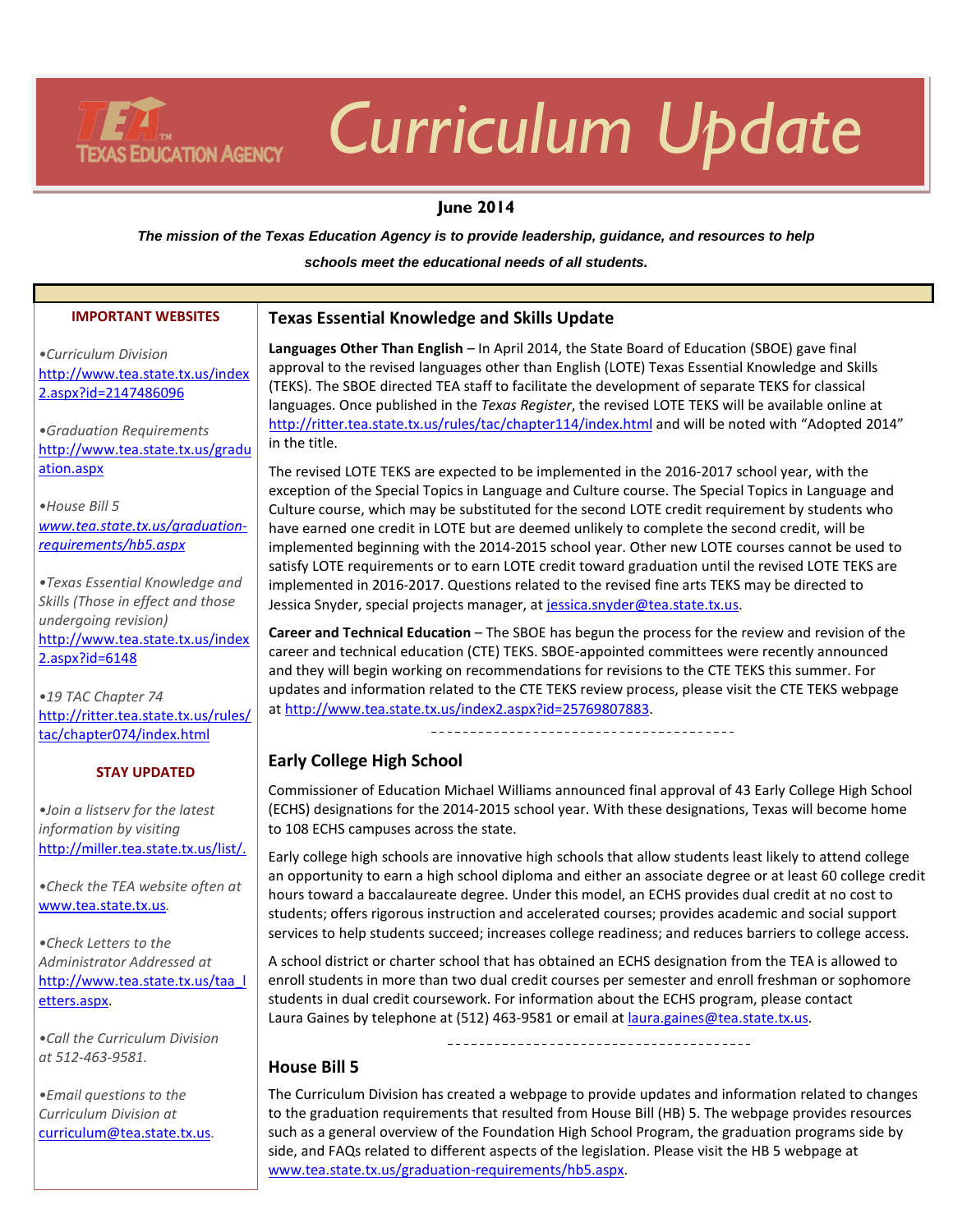# **The Early Childhood Data System**

The Early Childhood Data System (ECDS), formerly known as the Kindergarten Readiness System, is a new state reporting feature in the Texas Student Data System. The ECDS is used to collect early childhood data in order to inform school districts, communities, and early childhood programs about the effectiveness of prekindergarten programs to prepare children for success in kindergarten under Texas Education Code, §29.161. TEA is introducing ECDS in a two-phased approach. In phase one, kindergarten data will be submitted June 1 - July 31, 2014; in phase two, prekindergarten data will be submitted August 1 - October 31, 2014. For more information, you may contact Howard Morrison by telephone at (512) 463-9581 or email at howard.morrison@tea.state.tx.us.

### **Important Dates**

| July 16 - 18, 2014      | State Board of Education Meeting                     |
|-------------------------|------------------------------------------------------|
| July 29 - 30, 2014      | Title III ELL Symposium                              |
| August 25 - Oct 3, 2014 | <b>Fall ESTAR/MSTAR Universal Screener</b><br>Window |
| Sept 2 - Oct 9, 2014    | <b>Fall MSTAR Diagnostic Assessment</b><br>Window    |
| Sept 17 - 19, 2014      | State Board of Education Meeting                     |
| Jan 7 - Feb 10, 2015    | Winter ESTAR/MSTAR Universal<br>Screener Window      |
| Jan 14 - Feb 20, 2014   | Winter MSTAR Diagnostic Assessment<br>Window         |

## **MATHEMATICS ANNOUNCEMENTS**

**New Course Development** – At the direction of the State Board of Education (SBOE), TEA is currently working with a group of mathematics educators and experts in the field of mathematics to develop two new math courses for high school credit: Algebraic Reasoning and Statistics. The writing team is drafting essential knowledge and skills to present for SBOE consideration. Drafts of the recommendations for Texas Essential Knowledge and Skills (TEKS) for these courses will be available for public comment this fall. Final approval of TEKS for these courses is expected in January 2015, with implementation in the 2015-2016 school year.

**Student Assessment News** – The Student Assessment Division has recently posted important information related to state assessments in mathematics. The new assessment information is available in the links below.

- [State of Texas Assessments of Academic Readiness](http://www.tea.state.tx.us/index4.aspx?id=25769810278) [\(STAAR\) Testing Requirements for Middle School](http://www.tea.state.tx.us/index4.aspx?id=25769810278) [Students Taking Accelerated Mathematics Instruction](http://www.tea.state.tx.us/index4.aspx?id=25769810278) [Beyond Algebra I](http://www.tea.state.tx.us/index4.aspx?id=25769810278)
- [State of Texas Assessments of Academic Readiness](http://www.tea.state.tx.us/index4.aspx?id=25769810943) [\(STAAR\) Transition to New Texas Essential Knowledge](http://www.tea.state.tx.us/index4.aspx?id=25769810943) [and Skills \(TEKS\) for Mathematics](http://www.tea.state.tx.us/index4.aspx?id=25769810943)

For more information on the state math assessments, please contact the Student Assessment Division by telephone at 512-463-9536 or email at [student.assessment@tea.state.tx.us.](mailto:student.assessment@tea.state.tx.us)



#### **Texas Literacy Initiative**

**TEXAS LITERACY INITIATIVE** 

The Texas Literacy Initiative (TLI) is completing the third year of the Striving Readers Comprehensive Literacy (SRCL) federal grant. The focus of the TLI is the implementation of a comprehensive literacy plan supporting learners age 0 through grade 12. The comprehensive literacy plan for Texas has been named the Texas State Literacy Plan (TSLP). The goal of the TSLP is to ensure every Texas child is strategically prepared for the literacy demands of college and/or career by high school graduation.

Texas was selected by the U.S. Department of Education (USDE) to host a meeting earlier this month to share progress made in this grant. This meeting focused on improving learning outcomes through coordination and collaboration to ensure a coherent approach to literacy*.* Arlington Independent School District (ISD), Bastrop ISD, Brownsville ISD, El Paso ISD, La Vega ISD, Manor ISD, and Taylor ISD were selected to share effective district practices that impact student literacy progress. The audience included representatives from Louisiana, Montana, Nevada, Pennsylvania, Guam, American Samoa, Common Wealth of Northern Mariana Islands, U.S. Virgin Islands, Bureau of Indian Education, and the USDE.

TLI continues to develop online courses to support the TSLP and plans to make all materials, resources, and courses available to Texas educators by fall 2016. For more information about TLI and to download the TSLP, please visit

[http://www.tea.state.tx.us/literacy/tli.](http://www.tea.state.tx.us/literacy/tli)

#### **News from the Instructional Materials and Educational Technology Division**

Instructional materials for social studies, grades K–12; social studies (Spanish), grades K–5; math, grades 9-12; and fine arts, grades K–12, are under consideration for adoption by the State Board of Education. The materials will be reviewed this summer by panels of educators, parents, business and industry representatives, and employers to determine the extent to which they address the Texas Essential Knowledge and Skills (TEKS). The adoption of these materials is scheduled to occur in November 2014, and the materials are scheduled to be available for use beginning in the 2015–2016 school year. More information is available on th[e TEA website.](http://www.tea.state.tx.us/index2.aspx?id=25769804190)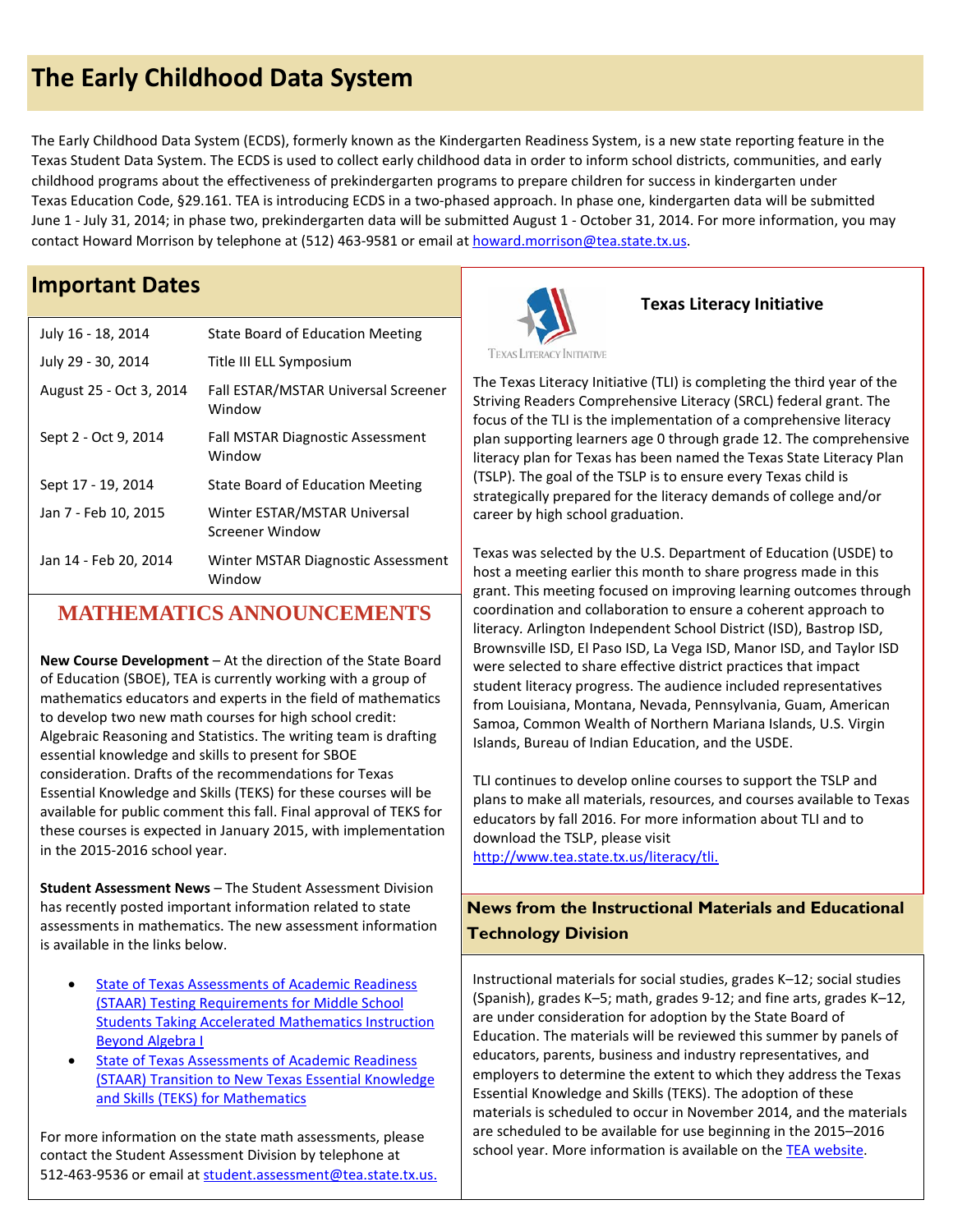# **ESTAR/MSTAR**

Elementary/Middle-School Students in Texas: Algebra Ready

#### **ESTAR/MSTAR Universal Screener**

The Elementary-School Students in Texas: Algebra Ready (ESTAR) and Middle-School Students in Texas: Algebra Ready (MSTAR) Universal Screeners are designed to help teachers determine if students in grades 2-4 (ESTAR) and 5-8 (MSTAR) are in need of additional instructional support in order to develop the skills to meet expectations in algebra. The students' results can be used to guide instructional decisions. The MSTAR Universal Screener is currently undergoing revisions to align the assessment with the revised math Texas Essential Knowledge and Skills (TEKS), which will be implemented in 2014-2015.

The 2014-2015 Administration Windows for the ESTAR/MSTAR Universal Screener have been scheduled as follows:

- Fall: August 25, 2014 October 3, 2014
- Winter: January 7, 2015 February 10, 2015
- Spring: April 6, 2015 May 8, 2015

#### **ESTAR/MSTAR Diagnostic Assessments**

The ESTAR/MSTAR Diagnostic Assessments are designed to provide a next step for Response to Intervention (RTI) Implementation. The Diagnostic Assessments are administered to students identified as being in need of additional support.

The ESTAR/MSTAR Diagnostic Assessments are designed to help teachers understand why students are struggling.

- Fall: September 2, 2013 October 9, 2014 (MSTAR only)
- Winter: January 14, 2015 February 20, 2015 (MSTAR only)
- Spring: April 13, 2015 May 15, 2015

#### **ESTAR Diagnostic Assessments Pilot**

TEA will conduct a pilot in fall 2014; participating districts and schools will administer an assessment of 25-36 questions in an online format to each participating student. Student responses will not be scored, rather data will be gathered to determine the validity of the items.

#### **ESTAR/MSTAR Assessment Training Opportunities**

Training to assist teachers to administer and use the Universal Screener and the MSTAR Diagnostic Assessments effectively is currently available through Project Share.

- ESTAR/MSTAR Universal Screener <http://www.epsilen.com/crs/13205959>
- TEA ESTAR/MSTAR Learning Progressions <http://www.epsilen.com/crs/14257272>
- TEA ESTAR and MSTAR Diagnostic Assessments <http://www.epsilen.com/crs/14257273>

The ESTAR/MSTAR tools can be accessed through the Project Share Gateway at [www.projectsharetexas.org.](http://www.projectsharetexas.org/) For more information, training, or assistance related to the ESTAR/MSTAR Universal Screeners and ESTAR/MSTAR Diagnostic Assessments, please contact your regional education service center or Project Share support at [mathtx@esc13.net](mailto:mathtx@esc13.net) or 1-855-462-8489.



#### **Texas Virtual School Network Provides Strategy to Meet New Graduation Requirements**

The TEA's Texas Virtual School Network (TxVSN) can serve as an important resource for districts in meeting the new graduation requirements resulting from House Bill 5. Additionally, the TxVSN can assist schools in meeting the individual academic and scheduling needs of their students. The TxVSN statewide course catalog offers a wide variety of quality, TEKS-aligned high school, Advanced Placement®, and dual credit courses. All TxVSN courses are taught by Texas-certified teachers who have been trained in best practices in delivering online instruction. Additional course titles will continue to be added to the TxVSN course catalog. Additional information can be found at [www.txvsn.org.](http://www.txvsn.org/) The TxVSN Help Desk is available at 866-938-9876.

#### **Funding for TxVSN Courses**

Districts may earn Foundation School Program (FSP) funding for a student enrolled in a grades 9 through 12 course offered through the TxVSN statewide course catalog. Unlike students in the traditional classroom setting, students enrolled in a TxVSN course are not required to be physically present on the campus during instruction to be eligible to generate FSP. Instead, for a TxVSN course to generate FSP funds, the student must successfully complete the course regardless of where the student is while receiving instruction. Students may take a combination of TxVSN courses in a virtual or traditional school setting to generate FSP funding. Additional information about attendance reporting for students in TxVSN courses is available in Section 12.2 of the current Student Attendance [and Accounting Handbook.](http://www.tea.state.tx.us/index2.aspx?id=7739&menu_id=645&menu_id2=789)

Districts may use a variety of funds to pay for TxVSN courses, including FSP funds; the Instructional Materials Allotment (IMA); federal and state grant and program funds, including title funds, according to the rules of those grants and programs; and local funds. For information about funding for TxVSN courses, please contact Kate Loughrey, statewide coordinator for TxVSN, by telephone at (512) 463-9581 or email at [kate.loughrey@tea.state.tx.us.](mailto:kate.loughrey@tea.state.tx.us)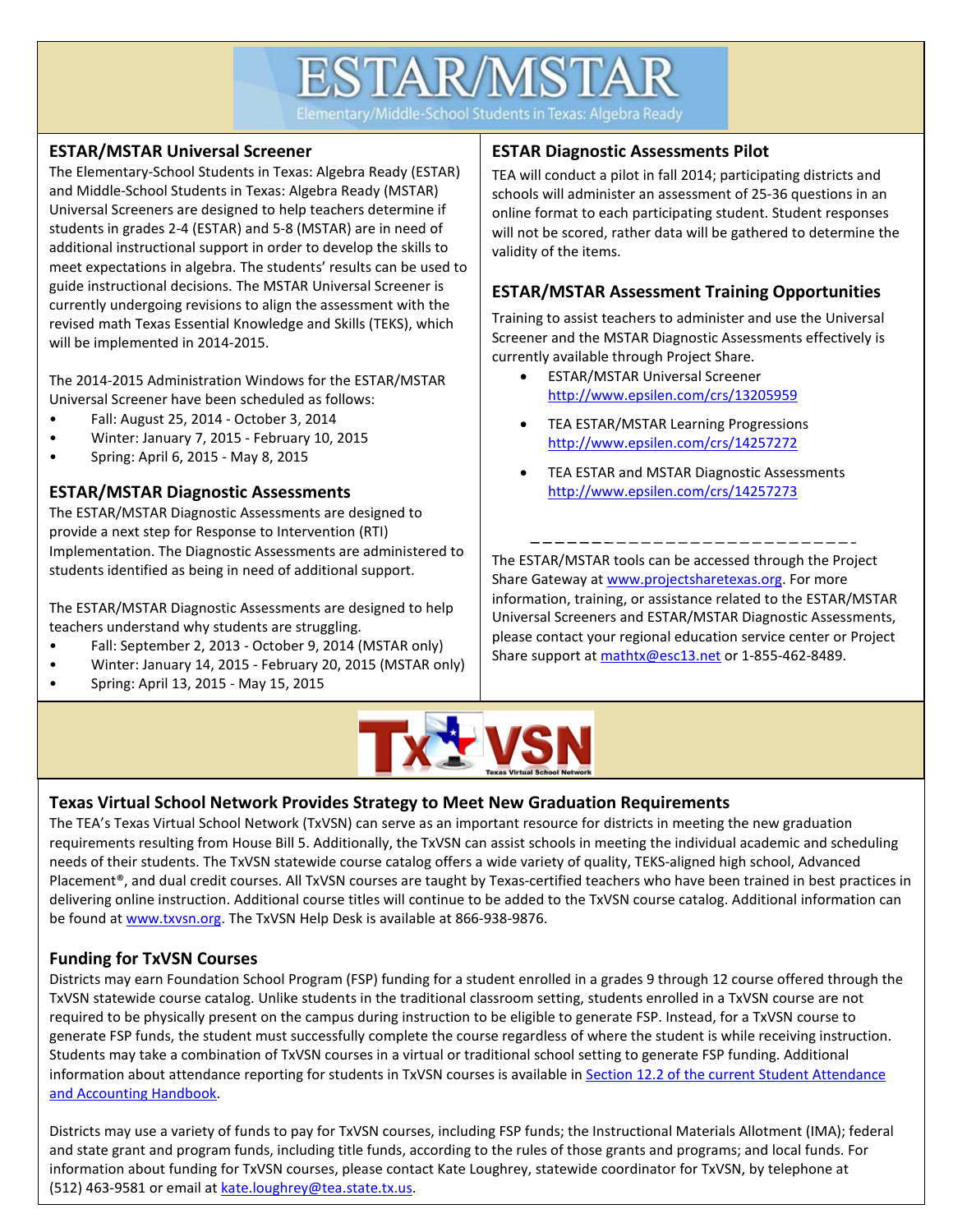# **English I for Speakers of Other Languages and English II for Speakers of Other Languages**

Students identified as Limited English Proficient (LEP) who are at the beginning or intermediate level of English language proficiency, as defined by 19 Texas Administrative Code, §74.4(d), relating to English Language Proficiency Standards, may be enrolled in English I for Speakers of Other Languages (ESOL I) and in English II for Speakers of Other Languages (ESOL II).

LEP students who successfully complete ESOL I and ESOL II have satisfied the English I and English II graduation requirements. Students who take ESOL I and/or ESOL II to satisfy their English I and/or English II requirement(s) are required to take the English I and/or English II EOC exam(s) as part of their graduation requirements.

#### **2014 Title III English Language Learners Symposium**

The 2014 Title III English Language Learners (ELL) Symposium, Roadmap to ELL Success, is taking place July 29 - 30, 2014, at the Austin Convention Center in Austin, Texas. The Symposium is open to all Title III, Part A, Limited English Proficiency subgrantees. This statewide professional development event is designed to address current issues related to ensuring English language proficiency and academic success for the state's ELLs. Workshop sessions will be provided for elementary and secondary educators and administrators who serve ELLs. Registration is \$150 before May 30, 2014, and \$175 after May 30, 2014.

For additional information, please visit [www.title3.esc2.net](http://www.title3.esc2.net/) or contact Melissa Morin, Education Service Center Region 2, by telephone at (361) 561-8416 or email at [melissa.morin@esc2.net.](mailto:melissa.morin@esc2.net)

# **INNOVATIVE COURSES**

The Texas Administrative Code, [§74.27,](http://ritter.tea.state.tx.us/rules/tac/chapter074/ch074c.html%2374.27) Innovative Courses and Programs, allows districts to offer state-approved innovative courses to enable students to master knowledge, skills, and competencies not included in the essential knowledge and skills of the required curriculum. With the approval of the local board of trustees, school districts and charter schools may offer any state-approved innovative course for state elective credit. No application is required for a district or school to offer an approved innovative course.

At the April meeting of the State Board of Education, the following innovative courses were renewed through the 2018-2019 school year:

- AVID I-IV
- Reconnecting Youth
- Student Leadership
- Teen Leadership

New innovative courses will be posted to the TEA website at <http://www.tea.state.tx.us/index4.aspx?id=6079> in the coming weeks. For more information, please contact Debbie Gonzales by telephone at (512) 463-9581 or email at [debbie.gonzales@tea.state.tx.us.](mailto:debbie.gonzales@tea.state.tx.us)

### **Texas Advanced Placement and International Baccalaureate Incentive Program**

Funding allocated to the Texas Advanced Placement (AP) and International Baccalaureate (IB) Incentive Program by the 83<sup>rd</sup> Texas Legislature, 2013, will enable the Texas Education Agency (TEA) to fund the following two components for the 2013-2014 school year.

#### **Test Fee Subsidies**

TEA will provide a \$30 test fee subsidy for each AP or IB exam taken by an eligible Texas public school student. Additional subsidies may be available from the U.S. Department of Education (USDE). Please note that the USDE federal grant that provides additional test fee subsidies has not yet been awarded. If any additional subsidies become available, they will be announced via the AP/IB Incentive Program listserv upon the notification from the USDE. Each school with eligible AP exams must submit a copy of its AP exam invoice. To do so, please mail, fax, or email the State Copy of the Exam Invoice to Debbie Gonzales at 1701 N. Congress Avenue, Austin, TX, 78701; FAX (512) 463-8057; or email

[debbie.gonzales@tea.state.tx.us.](mailto:debbie.gonzales@tea.state.tx.us)

#### **Teacher Training Reimbursements**

TEA will fund teacher training reimbursements of up to \$450 per eligible teacher who completes a TEA-approved AP/IB or pre-AP/pre-IB training. The amount of the teacher training reimbursement will be dependent upon the total number of eligible applicants and the amount of funding available after the payment of exam fee subsidies.

Additional AP/IP Incentive Program information may be found in the May 1, 2014 "To the Administrator Addressed" letter at [http://www.tea.state.tx.us/index4.aspx?id=25769810945.](http://www.tea.state.tx.us/index4.aspx?id=25769810945)

District personnel with AP/IB program responsibilities may wish to join the AP/IB Incentives listserv in order to stay informed about program requirements and the latest incentive developments. To join the listserv, visi[t http://miller.tea.state.tx.us/list/](http://miller.tea.state.tx.us/list/) and select "AP-IB-Incentives" from the drop down menu.